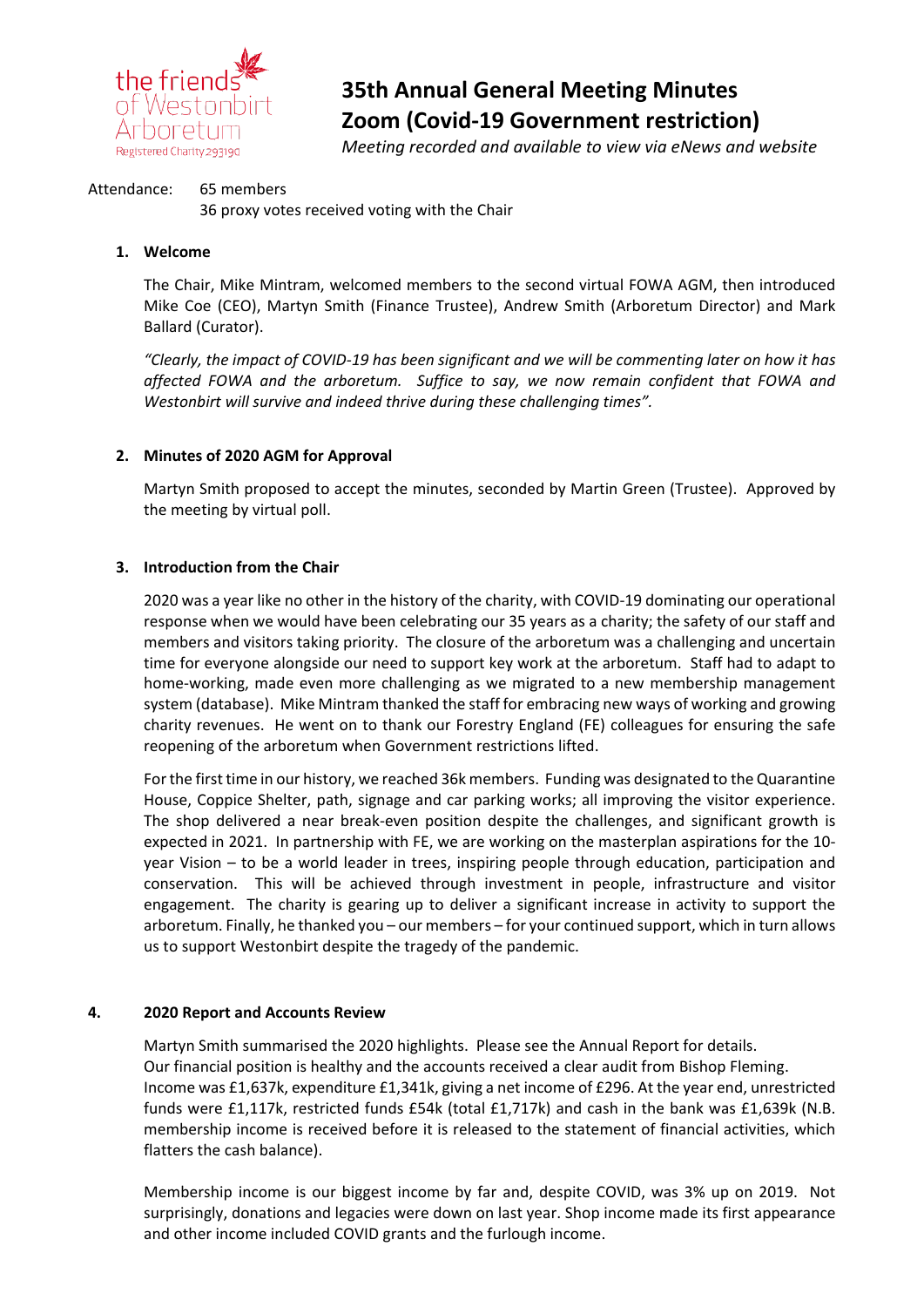FOWA grants to the arboretum in 2020 were well down on 2019, mainly due to the inability to move forward on projects. Access rights payments were lower due to the arboretum closure. Fundraising costs were lower due to inactivity and support costs were higher due to both the move to the new CRM (Customer Relationship Management) system and increased expenditure on IT infrastructure to allow staff to work from home.

Restricted funds were mainly for the Quarantine House and Community Shelter. Unrestricted funds are from general donations and have unspecified purposes, and from this we designated funds for the four specified projects to support the Arboretum Development Fund. Had it not been for COVID, much of this would have been spent in 2020. *(General funds of £321k have to be held under charity law).*

# **5. Approval of Bishop Fleming as 2021 Auditors**

Use of Bishop Fleming as 2021 auditors has been proposed by Mike Mintram and seconded by Veronica Morriss (Trustee). Approved unanimously by the meeting by virtual poll.

#### **6. FOWA 2020 Review**

As the 2020 AGM took place late into the year, much of last year was covered then as well as 2019. Mike Coe welcomed members both present and on catch-up. The year's goals included the new CRM (Raiser's Edge) and integrate an ePOS system for FE to improve member on-site experience; to develop ambassadors and influencers on-site; to encourage digital magazine take-up; and to support development of the master planning. During site closure March-June, membership numbers and income dropped to a worrying level. However, there was a significant recovery, ending the year with an 8% growth! COVID negatively impacted on Great Oak Hall operations. Some staff were furloughed and general administration affected; eg we were late filing our accounts with the Charities Commission due to miscommunication, although they were filed early with Companies House. Our 35<sup>th</sup> anniversary summer celebrations had to be postponed. Tree adopters and other tours had to be cancelled. There was a huge shift to online applications due to lack of volunteers on site to process forms; the infrastructure for this had to be built from scratch and was integrated successfully into new technology. On the rare occasion that you forget to bring your membership card, we now have the facility to check your membership at the Welcome Building.

#### *Q – What has my membership money has been spent on this year?*

The Quarantine House and Community Shelter are expected to be completed during 2021; funding for the Coppice Shelter is set aside; we funded young student arborists. Engagement and Learning staff are funded by you via the Arboretum Access Rights Payment. Other ongoing projects include a climate system in Propagation. By far the biggest is development of the master plan, which we will come on to later.

Changes in the FOWA Team include the addition of gift shop (FOWA Enterprises Ltd) staff managed by Alistair Williams. Julia Bartlett joined us as Supporter Services Team Leader. Mike Coe thanked members for your continued messages of support and appreciation of the physical and mental wellbeing that the arboretum offers.

2021 will see FOWA and FE continuing to work closely in partnership for the master planning work and 10-Year Vision, which Andrew Smith will elaborate on below.

#### **7. Arboretum 2020 Overview**

Andrew Smith presented visitor numbers for 2020 showing, after reopening in June, that we welcomed more visitors each month with the advance booking system than the previous three-year average (apart from October), which overall is on par with a normal year. It is expected that visitor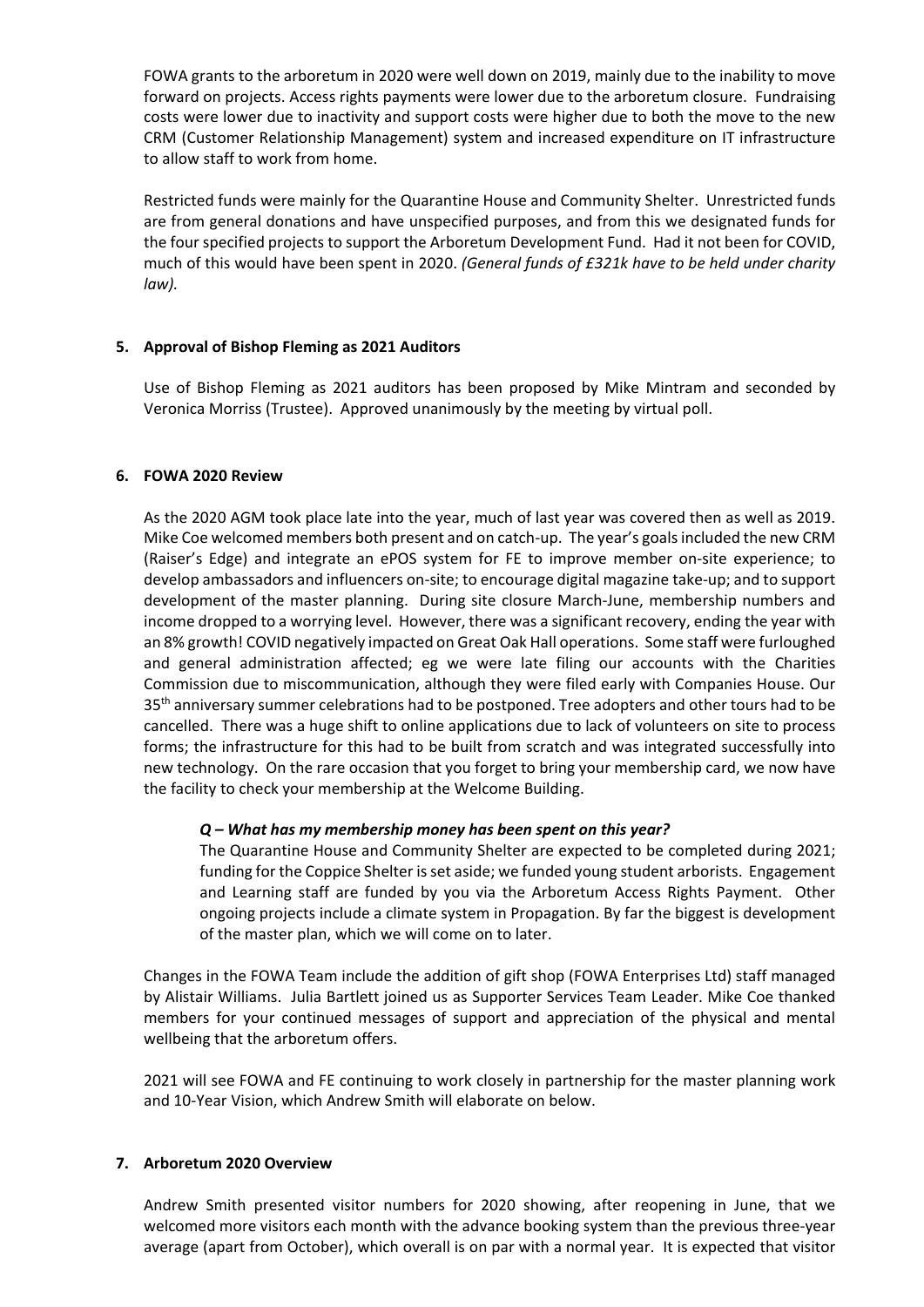numbers will be significantly increased in autumn 2021. Despite early financial concerns, the year's income finished on budget, thanks also to Enchanted Christmas going ahead. £80k of FE funds were diverted to the Community Shelter. Government support schemes e.g. reduced rate of VAT, business rates relief and furlough were also important. He paid tribute to FE and FOWA staff for operating without the usual support of the volunteers; the great news is that volunteers are now starting to return.

Our new catering provider, Fosters, took over in January from Calcot. We now have a grab-and-go Pantry, Smoke House with wood-fired pizza oven and remodelled restaurant, The Kitchen. Fosters pride themselves on using locally-sourced ingredients.

Andrew reported that FE received almost £200k of Department of Culture, Media and Sport Heritage Recovery funding in October. The majority of this has allowed us to secure the services of five consultancies to work on different elements of the master planning: Visitor insights (visitor engagement); sustainability (including a waste audit and energy use analysis, with the goal of being carbon zero by 2033); third-party funding; site events and; an action plan to realise the Vision. In summary, the areas identified so far are in the plan are: Trees & biodiversity, Science & research, Green infrastructure, Visitor welcome, Learning & interpretation, Skills & diversity, Building operational capacity and Staff & volunteer space. This is different to the Forest Design Plan, which Mark Ballard will talk about later. Assessment criteria will rank these projects in terms of fit with the Vision, addressing financial and operational considerations.

We expect to have a dossier of projects by priority by the end of June. A key step will be a spatial plan, the optional use of Silk Wood House and land and addressing how we can celebrate the bicentenary in 2029.

#### **8. Silk Wood Ash Project**

Mark Ballard started by showing his appreciation of all your support of the Tree Team and went on to highlight the challenges of Ash dieback since 2015 and its rapid decline. Visit [www.forestryresearch.gov.uk/tools-and-resources/fthr/pest-and-disease-resources/ash-dieback](about:blank)[hymenoscyphus-fraxineus](about:blank) for details.

Silk Wood has undergone a clear felling operation of its ash restoration 15 years ago. The timber has been sold and this covered the cost of the contract. As safety is paramount on site, the only alternative to removing the ash would have been to cut off Silk Wood to the public. In effect, we have lent nature a hand by speeding up the process of trees that would have failed anyway. He praised the contractors for their care and attention and efficient operation of a Forest Harvester. Visitors continue to be engaged with the work undertaken by way of detailed interpretation on the perimeter fencing, for which there has been no adverse feedback.

Mark went on to explain the necessity of an approved Woodland Management Plan that maps out the area and categorises each section. We have 61 hectares of Ancient and Semi-Natural Woodland/Ancient Replanted Woodland plus 22 hectares of coppice. Around 50% of restocking takes place naturally whereas we actively look to put broadleaves back in to the other 50% in conjunction with our colleagues and partners. This takes into consideration future challenges of pests and disease, climate change etc. He cited *Pinus heldreichii* from a seed collecting trip to southern Italy as a prime example.

Regarding the New Forest Design Plan 2021-30, we have been in consultation throughout May at high-level management. It covers the management and intended use of all land at Westonbirt (arboretum, Downs and woodland). To see the full document, visit [www.forestryengland.uk/forest](about:blank)[planning/westonbirt-the-national-arboretum-forest-design-plan.](about:blank) 3 major development areas were identified as part of the future master planning for separate consultation; Silk Wood House, central office hub and learning zone and the area around The Sleights; also Jackson Avenue. Mark showed the landscape components on a map, reassuring that the arboretum, woodland and Downs areas will remain intact. In total, we have 253 hectares of land. Another map highlighted the Grade 1 listed area. He finished off by citing our tree statistics as of April 2021; 15,120 specimens, 1,804 species, 2,713 number of taxa, 304 genera in 101 families, 136 TROBI Champions, 786 trees in 125 species on